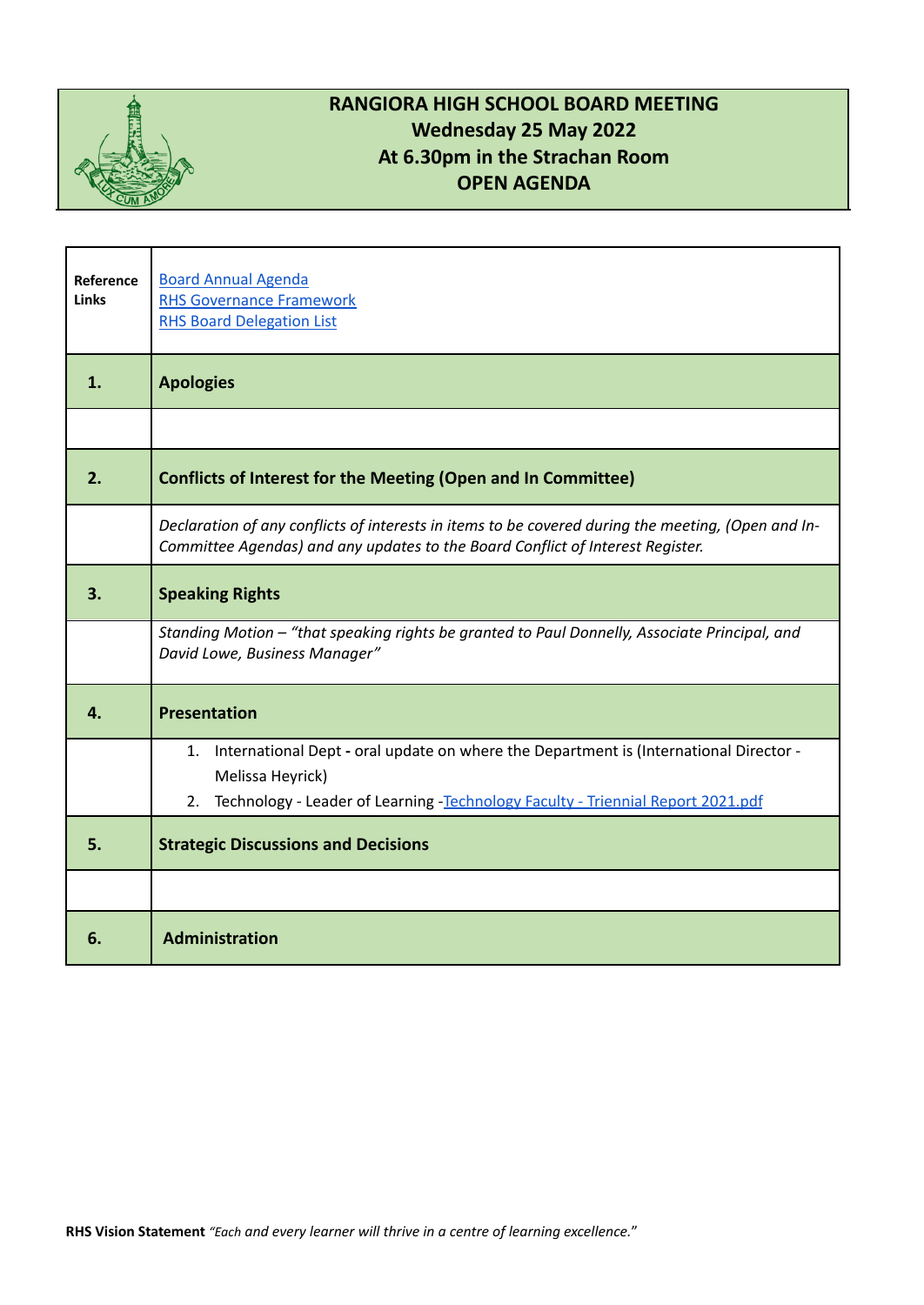|     | 6.1 Confirmation of Previous Minutes - 30 March 2022 Board Open Minutes                                                                |  |  |
|-----|----------------------------------------------------------------------------------------------------------------------------------------|--|--|
|     | <b>6.2 Matters Arising</b><br>1. Simon to share learnings from Te Tiriti o Waitangi module 1                                           |  |  |
|     | <b>6.3 General Business</b>                                                                                                            |  |  |
|     | a) Maori Representation                                                                                                                |  |  |
|     | b) Communication - Andrew to complete article for school newsletter welcoming Bruce                                                    |  |  |
|     | (due 3 June)<br>c) Trust Representatives nomination required (due to departure of Ms Stewart from these                                |  |  |
|     | boards)<br>$\mathsf{i}$<br>North Canterbury Alpine Trust (refer to correspondence)                                                     |  |  |
|     | North Canterbury Sports and Recreation Trust<br>$\mathsf{ii}$                                                                          |  |  |
|     | d) Archived Documents for Disposal (Resolution) - Memo - Disposal<br>e) Board and Staff Election - Date to be confirmed via Resolution |  |  |
|     | Election dates 2022.docx<br>i)                                                                                                         |  |  |
|     | Refer to Correspondence<br>$\mathsf{ii}$                                                                                               |  |  |
|     | Out of Zone Ballot-Allocation of places to year levels<br>f)                                                                           |  |  |
|     | Rangiora High School Mail - Fwd Out of Zone Enrolments 2023.pdf<br>i)<br>$\mathsf{ii}$<br>Rangiora High School (4).data                |  |  |
|     |                                                                                                                                        |  |  |
|     | ** a and b are now recurring agenda items as per PLD review                                                                            |  |  |
| 7.  | <b>Monitoring &amp; Reporting</b>                                                                                                      |  |  |
|     | 7.1 Principal Report - T2 Wk4 - Principal's Report Term 2, Week 4.pdf                                                                  |  |  |
|     | 7.2 Finance & Property Open Committee Report (Wayne)                                                                                   |  |  |
|     | 11 May 2022 F&P Open Minutes (Recommendation to Board)                                                                                 |  |  |
|     | 7.3 Review Committee Report (Darryn)                                                                                                   |  |  |
|     | 13 April 2022 Review Committee Minutes                                                                                                 |  |  |
|     | 7.5 Uniform and Branding Committee - next steps                                                                                        |  |  |
|     | 20 September 2021 Uniform Committee Minutes                                                                                            |  |  |
| 8.  | <b>Policies</b>                                                                                                                        |  |  |
|     | FOR ADOPTION (nil feedback from staff and community consultation)                                                                      |  |  |
|     | <b>Performance Management Policy</b>                                                                                                   |  |  |
| 9.  | <b>PLD</b>                                                                                                                             |  |  |
|     | Tiriti o Waitangi P2 workshop - 15, 21 June or 5 July via ZOOM. Board Member Events<br>Knowledgehub                                    |  |  |
| 10. | <b>For Information Items</b>                                                                                                           |  |  |
|     |                                                                                                                                        |  |  |
|     | <b>ERO Review visit</b>                                                                                                                |  |  |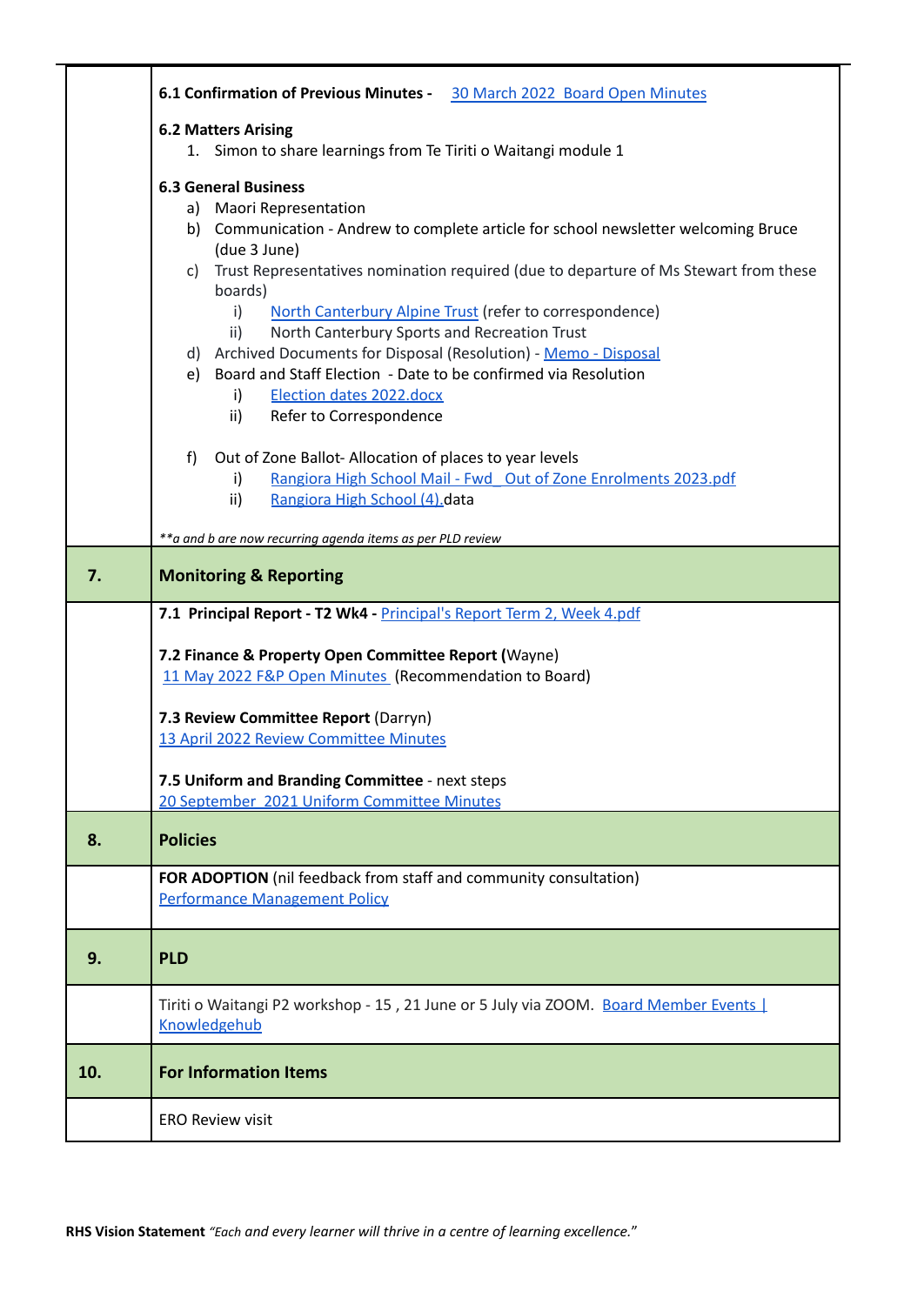| 11. | Correspondence                                                                                                                                                                                                                                                                                                                                                                                                                                                                                                                                                                             |  |
|-----|--------------------------------------------------------------------------------------------------------------------------------------------------------------------------------------------------------------------------------------------------------------------------------------------------------------------------------------------------------------------------------------------------------------------------------------------------------------------------------------------------------------------------------------------------------------------------------------------|--|
|     | Board fee payment schedule decision (for addition to the RHS Governance Framework)<br>1.<br>Rangiora High School Mail - Response from NZSTA re meeting fees.pdf<br>a.<br>b. Board Member honorarium and tax 20l.pdf                                                                                                                                                                                                                                                                                                                                                                        |  |
| 12. | <b>Action Items</b>                                                                                                                                                                                                                                                                                                                                                                                                                                                                                                                                                                        |  |
|     | See below table or <b>ACTION TABLE</b>                                                                                                                                                                                                                                                                                                                                                                                                                                                                                                                                                     |  |
| 13. | <b>In Committee Meeting</b>                                                                                                                                                                                                                                                                                                                                                                                                                                                                                                                                                                |  |
|     | Resolution to move 'In-Committee'                                                                                                                                                                                                                                                                                                                                                                                                                                                                                                                                                          |  |
|     | "That the public be excluded from this meeting for the consideration of Agenda Items 2 to 9 of<br>the In-Committee Agenda (Strategic Discussion, Administration, Reports and Information Items).<br>This resolution is made in reliance on section $48(1)(a)$ of the Local Government Official<br>Information and Meetings Act 1987 and for the reasons contained in the Official Information and<br>Meetings Act 1982 s9(2)(a) ("To protect the privacy of natural persons") and s9(2)(j) ("Carry on<br>commercial and industrial negotiations") and that the meeting move In-Committee." |  |
| 14. | Date of Next Meeting: 29 June 2022 at 6pm (back to normal starting time)                                                                                                                                                                                                                                                                                                                                                                                                                                                                                                                   |  |

## **CORRESPONDENCE:**

| <b>DATE</b> | <b>DETAILS</b>                                                                                                                                       |
|-------------|------------------------------------------------------------------------------------------------------------------------------------------------------|
| 22 March    | <b>NCAT Chair Letter to RHS Board.pdf (REFER TO AGENDA 6.3)</b><br>NCAT response.pdf                                                                 |
| 5 April     | <b>STA News</b>                                                                                                                                      |
| 9 April     | <u> Rangiora High School Mail - Fwd Upcomince Essentials Webinar – Register now.pdf</u>                                                              |
| 11 April    | <b>Board fee payment schedule REFER TO AGENDA 11.2</b>                                                                                               |
| 12 April    | Partnership to deliver world-class training for school board                                                                                         |
| 12 April    | Post H&S Mandate webinars.pdf                                                                                                                        |
| 12 April    | Rangiora High School Mail - Fwd 2022 AGM Reminder.pdf                                                                                                |
| 26 April    | Rangiora High School Mail - Fwd Membership matters - AGM 30 April.pdf                                                                                |
| 3 May       | <b>ERO review visit REFER TO AGENDA 10</b>                                                                                                           |
| 4 May       | Rangiora High School Mail - CES Directors ELECTION 2022.pdf<br>Rangiora High School Mail - CES AGM to consider 2021 financial year.pdf               |
| 12 May      | Rangiora High School Mail - Fwd Out of Zone Enrolments 2023.pdf<br>Rangiora High School (4).<br>Public Notice re Enrolments 2021 REFER TO AGENDA 5.2 |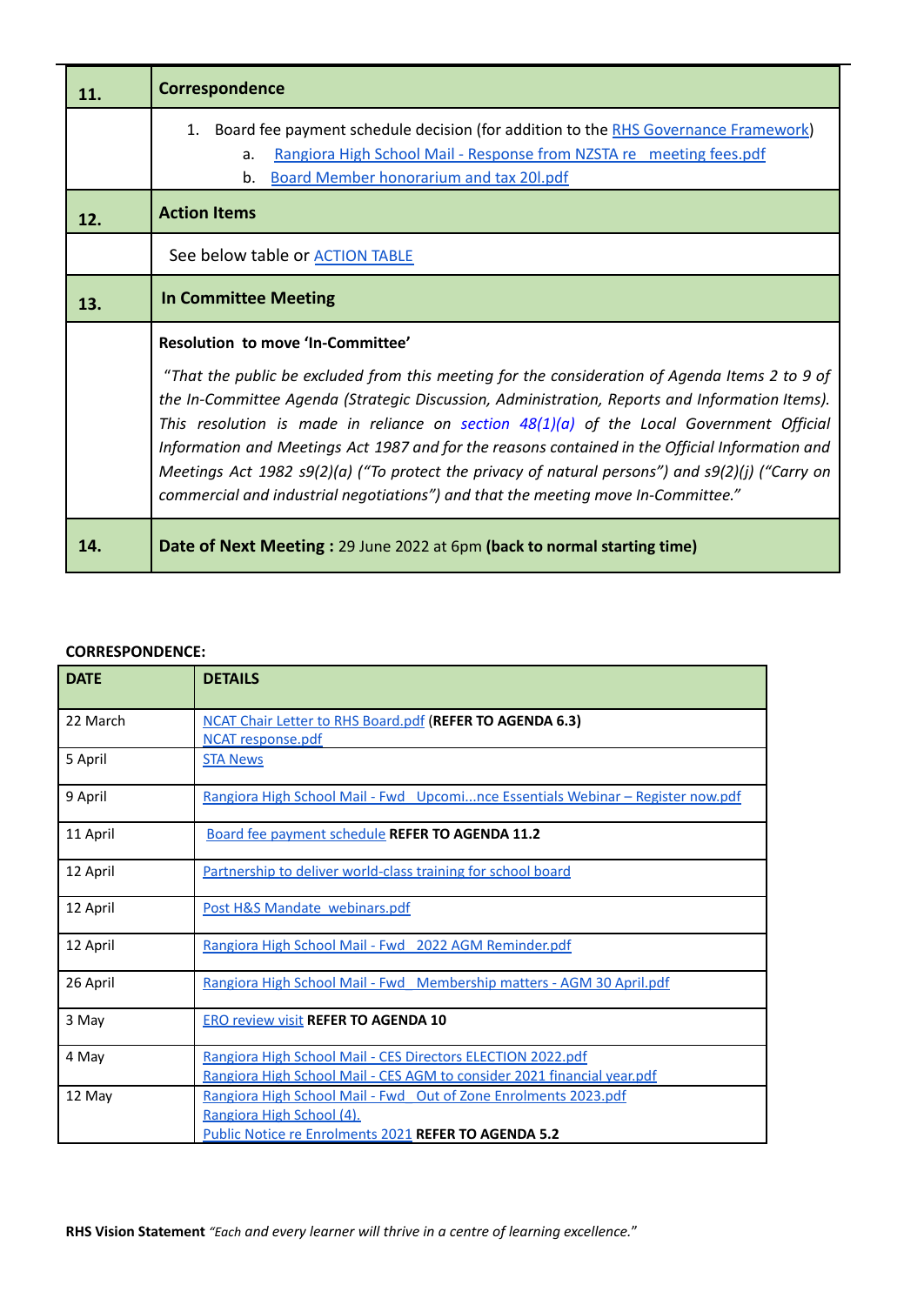| 16 May | NO 1 BOT ELECTION NEWSLETTER NO 1 6TH MAY 2022.docx<br>CES Privacy Policy.pdf |  |
|--------|-------------------------------------------------------------------------------|--|
|        | CES Election Timeline 2022.docx REFER TO AGENDA 5.1                           |  |
|        |                                                                               |  |

## **ACTION TABLE:**

 $\mathbf{I}$ 

| <b>Meeting</b><br><b>Date</b> | <b>No</b> | <b>ACTION</b>                                                                                                                                                                                                             | <b>Responsibility</b> | <b>Date Due</b>                                             |
|-------------------------------|-----------|---------------------------------------------------------------------------------------------------------------------------------------------------------------------------------------------------------------------------|-----------------------|-------------------------------------------------------------|
| 2021                          |           |                                                                                                                                                                                                                           |                       |                                                             |
| 3 March                       | AP254     | Replacement BOT member co-option                                                                                                                                                                                          | <b>BOT</b>            | <b>TBC</b>                                                  |
| 26 May                        | AP 276    | Organisation of Giving effect to Te Tiriti o<br>Waitangi workshop locally                                                                                                                                                 |                       | Online workshop<br>Refer to Agenda 9                        |
| 10 Nov                        | AP288     | Kahui Ako pilot info re: stand downs<br>/suspensions                                                                                                                                                                      | <b>DNP</b>            |                                                             |
| 15 Dec                        | AP290     | Changes to Alcohol policy - Include changes<br>relating to consumption of alcohol at venues<br>that are off school site, EOTC and staff drinks<br>and Forward to Principal and Board<br>members prior to adding to agenda | <b>DNP</b>            | <b>REVIEWED, TO GO</b><br><b>FOR</b><br><b>CONSULTATION</b> |
| 2022                          |           |                                                                                                                                                                                                                           |                       |                                                             |
| 16 February                   | AP001     | Analysis of Student standdown/suspensions in<br>comparison with schools in the Canterbury<br>district and/or nationwide                                                                                                   | <b>KRB</b>            | T3 Wk9 - update<br>with 2021 info                           |
| 30 Mar 2022 AP003             |           | Simon to present and share learnings from Te<br>Tiriti o Waitangi modules at next board meeting                                                                                                                           | SG                    | Refer to Agenda 6.2                                         |
|                               | AP004     | Simon to contact NZSTA advice on board<br>remuneration (nightly fee)                                                                                                                                                      | SG                    | Refer to Agenda 11                                          |
|                               | AP005     | Paul to review the PPE Procedure policy against<br>current regulations to ensure its relevance prior<br>to the policy going out for staff and community<br>consultation                                                   | <b>DNP</b>            | FINALISED.                                                  |

## **EVENTS 2022**

| <b>Date</b> | <b>Details</b>                                                                              |
|-------------|---------------------------------------------------------------------------------------------|
|             | <b>Prizegiving</b>                                                                          |
|             | December 2 - Year 11-12 Prizegiving<br>$\circ$                                              |
|             | December 6 - Year 13 Grad<br>$\bigcirc$                                                     |
|             | December 12 - Year 9-10 Prizegiving<br>$\circ$                                              |
|             | <b>PTA meeting (Tuesdays 7 p.m., Strachan Room (upstairs Admin. block RHS)</b><br>$\bullet$ |
|             | Term 3 ( $9th$ August 2022)<br>$\circ$                                                      |
|             | Term 4 ( $1st$ November - Xmas meeting (venue to be advised)<br>$\circ$                     |